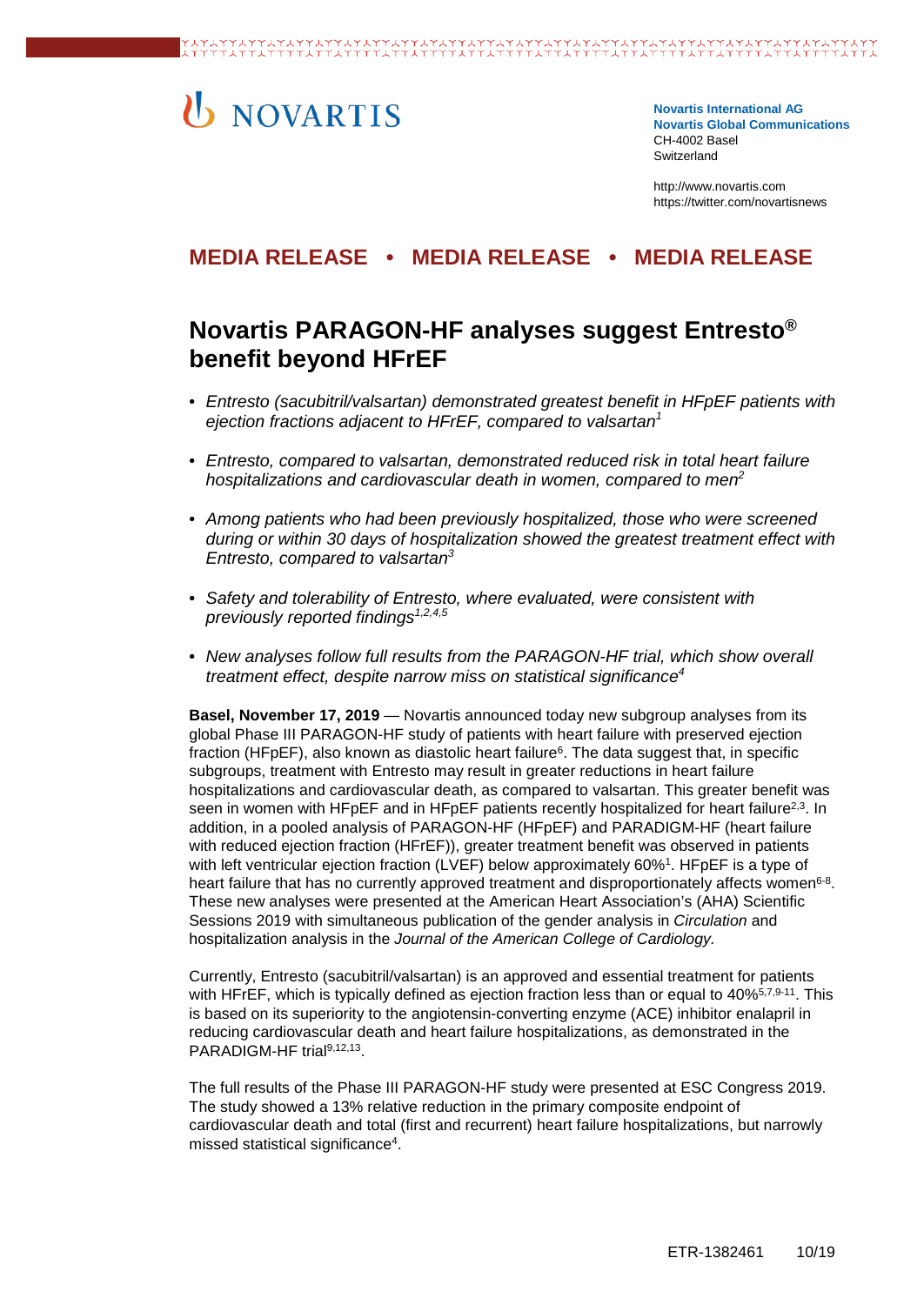"These new analyses show that the treatment benefit of sacubitril/valsartan may extend to patients with a LVEF higher than the threshold we use to define HFrEF," said Scott Solomon, M.D., Director of Noninvasive Cardiology at Brigham and Women's Hospital, Professor at Harvard Medical School and PARAGON-HF Executive Committee Co-Chair. "The data help to provide a greater understanding of the heterogeneous nature of HFpEF and the potential benefit of sacubitril/valsartan for those who are still in need of a treatment option."

"This new research suggests that sacubitril/valsartan may provide greater benefit in HFpEF patients who have recently been hospitalized for heart failure and suggests the potential benefit of initiating treatment during the vulnerable period following hospitalization in order to reduce further events," said John McMurray, M.D., Professor of Medical Cardiology at University of Glasgow and PARAGON-HF Executive Committee Co-Chair. "Understanding the correlation between time since hospitalization and treatment benefit may help inform optimization of care for patients with heart failure."

"Novartis is committed to reimagining outcomes for people with cardiovascular disease and advancing our scientific understanding of heart failure," said David Soergel, M.D., Global Head of Cardiovascular, Renal and Metabolic Drug Development at Novartis. "These new data, suggesting potential benefit of Entresto beyond HFrEF, represent our ongoing work to develop treatments for patients, including for HFpEF, a complex condition with high unmet patient need."

**About the PARAGON-HF subgroup analyses presented at AHA's Scientific Sessions** Data from the Phase III PARAGON-HF (n=4,796 patients with heart failure with preserved ejection fraction (HFpEF)) and the PARADIGM-HF (n=8,399 patients with heart failure with reduced ejection fraction (HFrEF)) studies were combined in a pooled analysis to assess cardiovascular death and total heart failure hospitalization, evaluating the effect of Entresto compared with renin-angiotensin-aldosterone system (RAAS) inhibition among different left ventricular ejection fraction (LVEF) categories<sup>1</sup>. In the analysis of the combined groups, total heart failure hospitalizations and cardiovascular death were reduced in patients receiving Entresto compared with RAAS inhibition<sup>1</sup>. Cardiovascular death reduction was driven by the results of the patients with LVEF of 40% or less from the PARADIGM-HF trial1. These therapeutic effects of Entresto were stronger within subgroup populations of the study:

- The greatest treatment benefits were observed in patients with LVEF below approximately 60%1. Magnitude of reduction in heart failure hospitalizations, cardiovascular death and all-cause mortality decreased with increasing LVEF1. The all-cause mortality reduction was driven by the reduction in HFrEF patients<sup>1</sup>.
- Treatment benefits persisted up to a higher level of LVEF in women compared with men<sup>1</sup>.

A pre-specified subgroup analysis of PARAGON-HF assessed gender differences in heart failure hospitalization and cardiovascular death, compared to valsartan, among patients with HFpEF ( $n=4,796$ ; 2,479 women and 2,317 men)<sup>2</sup>. In women, Entresto reduced the risk of total heart failure hospitalization, with a 33% relative rate reduction (95% CI: 15-47), and an absolute reduction of 4 events per 100 person-years. In men, there was a 7% relative rate increase in the Entresto group versus the valsartan group, with an absolute increase of 0.9 events per 100 person-years<sup>2</sup>. Men saw improved treatment benefits with Entresto in exploratory secondary endpoints including change in the New York Heart Association (NYHA) class and less worsening in quality of life based on KCCQ Clinical Summary Score at 8 months<sup>2</sup>.

In a separate post-hoc analysis in patients from PARAGON-HF (n=4,796), the effect of Entresto on total heart failure hospitalizations and cardiovascular death was compared with that of valsartan, evaluating patients by the time from their last hospitalization<sup>3</sup>. The effect of Entresto on total heart failure hospitalizations and cardiovascular death was greatest among patients screened during or shortly after hospitalization3. Entresto was associated with a gradient of risk reduction ranging from patients hospitalized within 30 days of screening (rate ratio, 0.73; 95% CI: 0.53-0.99) to patients never hospitalized (rate ratio, 1.00; 95% CI: 0.80- 1.24)  $3$ . Shorter times from prior heart failure hospitalization were associated with higher risk of total heart failure hospitalizations or cardiovascular death<sup>3</sup>.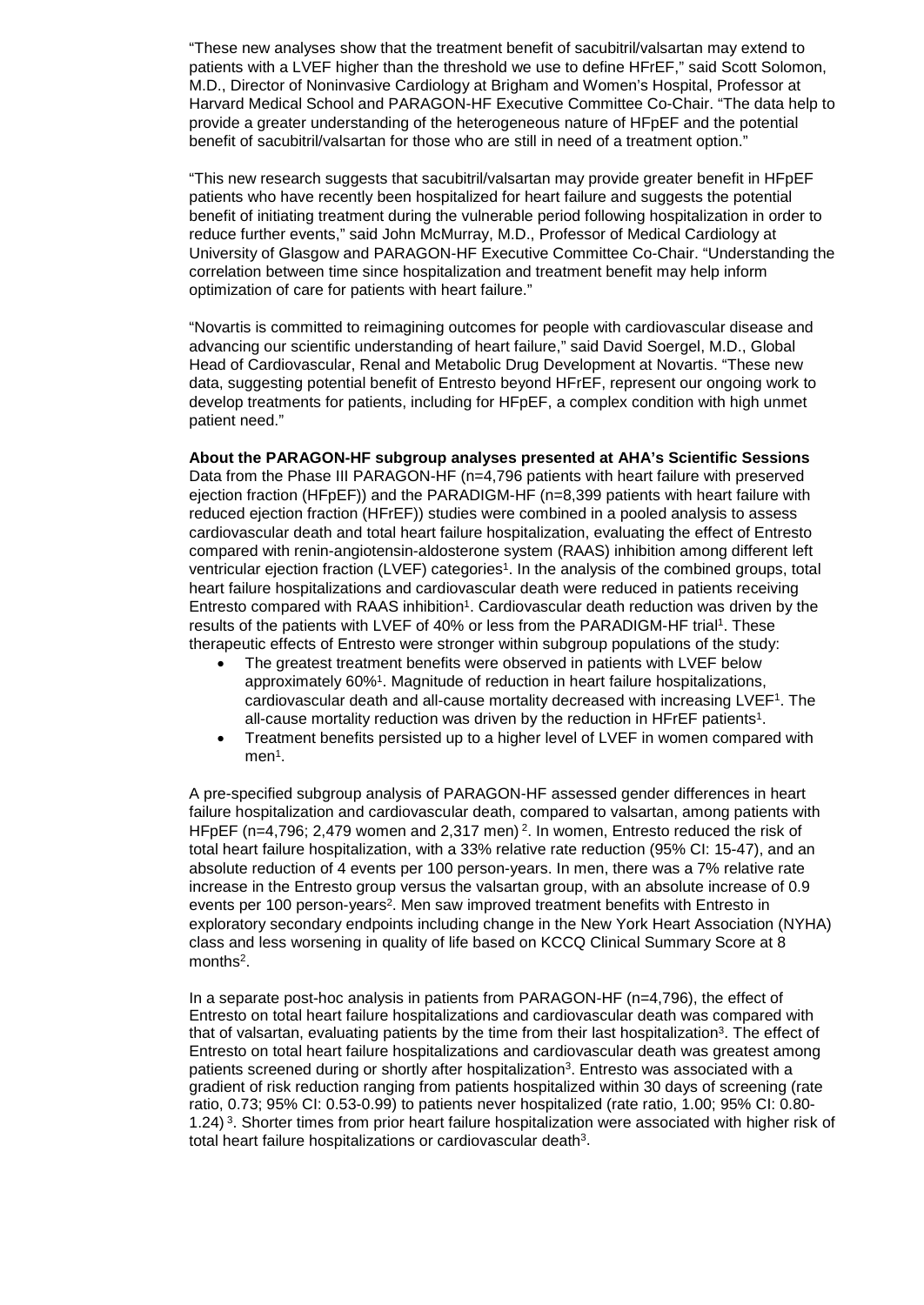#### **About PARAGON-HF**

PARAGON-HF is the largest clinical trial in heart failure with preserved ejection fraction (HFpEF) conducted to date14. The Phase III randomized, double-blind, parallel group, activecontrolled, 2-arm, event-driven trial compared the long-term efficacy and safety of Entresto versus valsartan in 4,822 patients with HFpEF4,14. The patients in the study represented ambulatory patients with established HFpEF being treated for symptoms and comorbidities, approximately half of whom had a history of heart failure hospitalizations<sup>4</sup>. Results showed a 13% relative reduction in the primary composite endpoint compared to valsartan of total (first and recurrent) heart failure hospitalizations and cardiovascular death, narrowly missing statistical significance (RR=0.87; 95% CI: 0.75, 1.01; p=0.06)<sup>4</sup>. Absolute rate reduction was 1.8 events per 100 person-years. More pronounced effects on the primary endpoint were observed for certain pre-defined subgroups: individuals with an ejection fraction less than or equal to the median of 57% (22% relative reduction; RR=0.78; 95% CI: 0.64, 0.95) (absolute rate reduction = 6.6 events per 100 person-years) and women (27% relative reduction; RR=0.73; 95% CI: 0.59, 0.9) (absolute rate reduction = 3.9 events per 100 person-years) as well as in investigator-reported (non-adjudicated) events (16.3% relative reduction; RR=0.84; 95% CI: 0.74, 0.97) (absolute rate reduction = 2.7 events per 100 person-years)<sup>4</sup>.

Secondary endpoint analyses, exploratory in nature, showed that Entresto patients experienced less worsening in quality of life than valsartan patients based on KCCQ Clinical Summary Score (CSS) at 8 months. Change in the New York Heart Association (NYHA) class was also more favorable in the Entresto group than in the valsartan group. Additionally, treatment with Entresto resulted in a reduction in the risk of the composite renal endpoint. No difference in all-cause mortality was observed between groups<sup>4</sup>.

Safety and tolerability analyses found:

- Entresto was safe and well tolerated in HFpEF patients, largely as observed in heart failure with reduced ejection fraction (HFrEF) patients in PARADIGM-HF<sup>4,5</sup>.
- Hypotension occurred more frequently with Entresto (n=2407; 15.8%) than with valsartan (n=2389;10.8%)4.
- Overall incidence of confirmed angioedema events was low in the two treatment arms, with 14 events in the Entresto arm (0.6%) and 4 events in the valsartan arm (0.2%); no angioedema events resulted in airway compromise4.
- Entresto resulted in lower rates of worsening renal function (1.4% versus 2.7% compared to valsartan); and serious adverse events of hyperkalemia compared to valsartan (0.8% versus 1.8%)4.

PARAGON-HF follows PARAMOUNT-HF, the Phase II trial in HFpEF. Additional studies investigating Entresto on other relevant endpoints in HFpEF are ongoing.

### **About Entresto for heart failure with reduced ejection fraction**

Entresto is a twice-a-day medicine that reduces the strain on the failing heart<sup>12</sup>. It does this by enhancing the protective neurohormonal systems (natriuretic peptide system) while simultaneously inhibiting the harmful effects of the overactive renin-angiotensin-aldosterone system (RAAS)<sup>12,15</sup>. Other common heart failure medicines, called angiotensin converting enzyme (ACE) inhibitors and angiotensin II receptor blockers (ARBs), only block the harmful effects of the overactive RAAS. Entresto contains the neprilysin inhibitor sacubitril and the ARB valsartan<sup>12,16</sup>.

In Europe, Entresto is indicated in adult patients for the treatment of symptomatic chronic heart failure with reduced ejection fraction<sup>12</sup>. In the United States, Entresto is indicated for the treatment of heart failure (New York Heart Association class II-IV) in patients with systolic dysfunction<sup>16</sup>. It has been shown to reduce the rate of cardiovascular death, heart failure hospitalization and 30-day hospital readmission compared to enalapril, to reduce the rate of all-cause mortality compared to enalapril, and to improve aspects of health-related quality of life (including physical and social activities) compared to enalapril<sup>5,11,17</sup>. Entresto is usually administered in conjunction with other heart failure therapies, in place of an ACE inhibitor or other ARB12. Approved indications may vary depending upon the individual country.

#### **Disclaimer**

This press release contains forward-looking statements within the meaning of the United States Private Securities Litigation Reform Act of 1995. Forward-looking statements can generally be identified by words such as "potential," "can," "will," "plan," "expect," "anticipate,"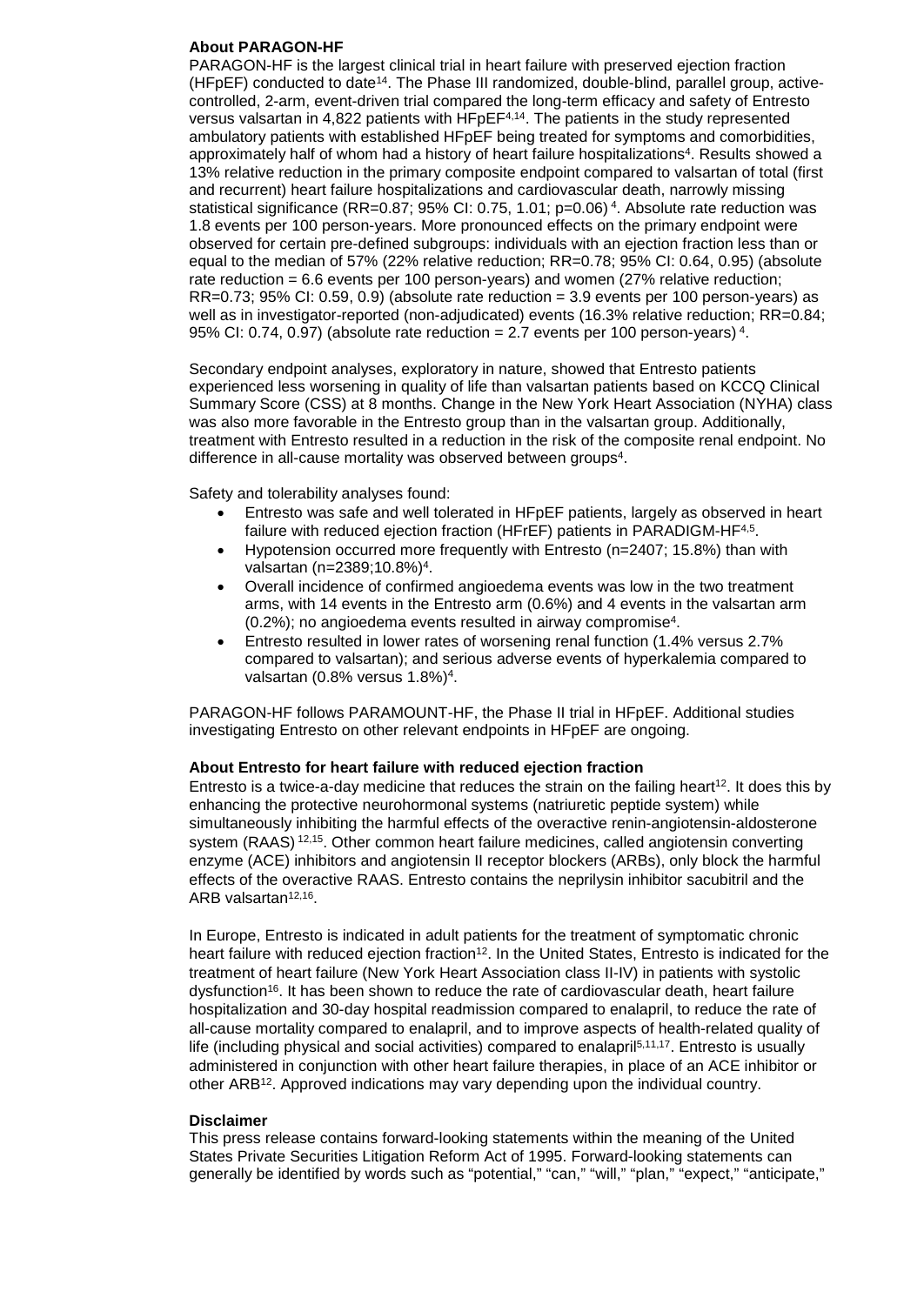"look forward," "believe," "committed," "investigational," "pipeline," "launch," or similar terms, or by express or implied discussions regarding potential marketing approvals, new indications or labeling for the investigational or approved products described in this press release, or regarding potential future revenues from such products. You should not place undue reliance on these statements. Such forward-looking statements are based on our current beliefs and expectations regarding future events, and are subject to significant known and unknown risks and uncertainties. Should one or more of these risks or uncertainties materialize, or should underlying assumptions prove incorrect, actual results may vary materially from those set forth in the forward-looking statements. There can be no guarantee that the investigational or approved products described in this press release will be submitted or approved for sale or for any additional indications or labeling in any market, or at any particular time. Nor can there be any guarantee that such products will be commercially successful in the future. In particular, our expectations regarding such products could be affected by, among other things, the uncertainties inherent in research and development, including clinical trial results and additional analysis of existing clinical data; regulatory actions or delays or government regulation generally; global trends toward health care cost containment, including government, payor and general public pricing and reimbursement pressures and requirements for increased pricing transparency; our ability to obtain or maintain proprietary intellectual property protection; the particular prescribing preferences of physicians and patients; general political and economic conditions; safety, quality or manufacturing issues; potential or actual data security and data privacy breaches, or disruptions of our information technology systems, and other risks and factors referred to in Novartis AG's current Form 20-F on file with the US Securities and Exchange Commission. Novartis is providing the information in this press release as of this date and does not undertake any obligation to update any forward-looking statements contained in this press release as a result of new information, future events or otherwise.

#### **About Novartis**

Novartis is reimagining medicine to improve and extend people's lives. As a leading global medicines company, we use innovative science and digital technologies to create transformative treatments in areas of great medical need. In our quest to find new medicines, we consistently rank among the world's top companies investing in research and development. Novartis products reach more than 750 million people globally and we are finding innovative ways to expand access to our latest treatments. About 109,000 people of more than 140 nationalities work at Novartis around the world. Find out more at www.novartis.com.

Novartis is on Twitter. Sign up to follow @Novartis at **[http://twitter.com/novartisnews](https://twitter.com/novartisnews)** For Novartis multimedia content, please visit **[www.novartis.com/news/media-library](http://www.novartis.com/news/media-library)** For questions about the site or required registration, please contact [media.relations@novartis.com](mailto:media.relations@novartis.com)

#### **References**

- 1. Solomon S, Packer M, Rouleau J, et al. Effect Of Sacubitril/Valsartan Across The Spectrum Of Ejection Fraction In Heart Failure. Data presented at: AHA Scientific Sessions 2019, Nov 16-18; Philadelphia, USA.
- 2. McMurray J, Lam C, McGrath M, et al. Effects Of Sacubitril/Valsartan In Women Compared To Men With Heart Failure And Preserved Ejection Fraction. *Circulation.* 2019.
- 3. Vaduganathan M, Claggett B, Desai A, et al. Prior Heart Failure Hospitalization, Clinical Outcomes, and Response to Sacubitril/Valsartan Compared with Valsartan in HFpEF. *JACC* 2019. doi: 10.1016/j.jacc.2019.11.003.
- 4. Solomon S, McMurray J, Anand I, et al. Angiotensin-Neprilysin in Heart Failure with Preserved Ejection Fraction. *N Engl J Med*. 2019;381:1609-1620. doi: 10.1056/NEJMoa1908655.
- 5. McMurray J, Packer M, Desai A, et al. Angiotensin-neprilysin inhibition versus enalapril in heart failure. *N Engl J Med*. 2014;371:993-1004. doi: 10.1056/NEJMoa1409077.
- 6. Yancy C, Jessup M, Bozkurt B, et al. 2013 ACCF/AHA Guideline for the Management of Heart Failure. *J Am Coll Cardiol*. 2013;62(16):e147-e239. doi: 10.1016/j.jacc.2013.05.019.
- 7. Ponikowski P, Voors A, Anker SD, et al. 2016 ESC Guidelines for the diagnosis and treatment of acute and chronic heart failure. *Eur Heart J*. 2016;37:2129–2200. doi:10.1093/eurheartj/ehw128.
- 8. Treatment for Heart Failure: Endpoints for Drug Development Guidance for Industry. U.S. Department of Health and Human Services, Food and Drug Administration, Center for Drug Evaluation and Research (CDER) and Center for Biologics Evaluation and Research (CBER). June 2019. Available at: https://www.fda.gov/media/128372/download. Accessed July 17, 2019.
- 9. Seferovic P, Ponikowski P, Anker S, et al. Clinical practice update on heart failure 2019: pharmacotherapy, procedures, devices and patient management. An expert consensus meeting report of The Heart Failure Association of the European Society of Cardiology. *Eur J Heart Fail*. 2019;21(10);1169-1186. doi: 10.1002/ejhf.1531.